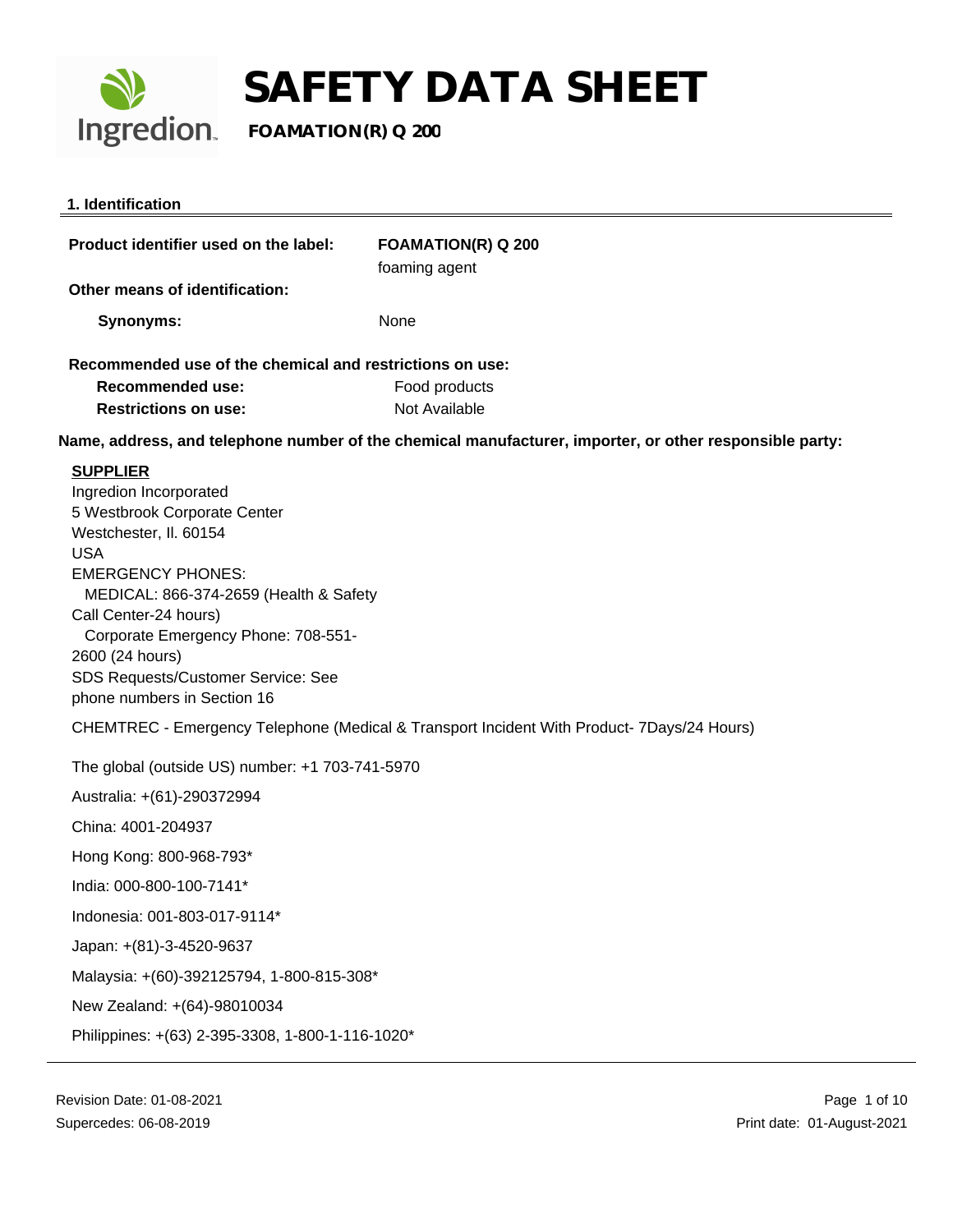

Singapore: +(65)-31581349, 800-101-2201\*

South Korea: +(82) 070-7686-0086, 00-308-13-2549\*

Taiwan: +886-2-7741-4207\*, 00801-14-8954\*

Thailand: 001-800-13-203-9987\*

Vietnam: +(84)-444581938

\* Phone numbers for countries marked with an asterisk must be dialed within the country

SDS Requests and general information, please contact Local Customer Service: See phone numbers in Section 16

#### **2. Hazard(s) identification**

### **Classification of the chemical in accordance with paragraph (d) of §1910.1200** GHS Classification: Serious Eye Damage/Eye Irritation Category 2A Specific Target Organ Systemic Toxicity (STOT) - Single Exposure

Category 3

**Label elements, including precautionary statements:** 

| <b>GHS Hazard</b><br>Symbols:    |                                                                                                                                                         |
|----------------------------------|---------------------------------------------------------------------------------------------------------------------------------------------------------|
| <b>Signal Word:</b>              | Warning                                                                                                                                                 |
| <b>Hazard Statements:</b>        | H319 - Causes serious eye irritation                                                                                                                    |
|                                  | H335 - May cause respiratory irritation                                                                                                                 |
| <b>Precautionary Statements:</b> |                                                                                                                                                         |
| <b>Prevention:</b>               | P261 - Avoid breathing dust/fume/gas/mist/vapours/spray.                                                                                                |
|                                  | P264 - Wash thoroughly after handling.                                                                                                                  |
|                                  | P271 - Use only outdoors or in a well-ventilated area.                                                                                                  |
|                                  | P280 - Wear protective gloves/protective clothing/eye protection/face<br>protection.                                                                    |
| Response:                        | P304+P340 - IF INHALED: Remove victim to fresh air and keep at rest in<br>a position comfortable for breathing.                                         |
|                                  | P305+P351+P338 - IF IN EYES: Rinse cautiously with water for several<br>minutes. Remove contact lenses, if present and easy to do. Continue<br>rinsing. |
|                                  | P312 - Call a POISON CENTER or doctor/physician if you feel unwell.                                                                                     |
|                                  | P337+P313 - If eye irritation persists: Get medical advice/attention.                                                                                   |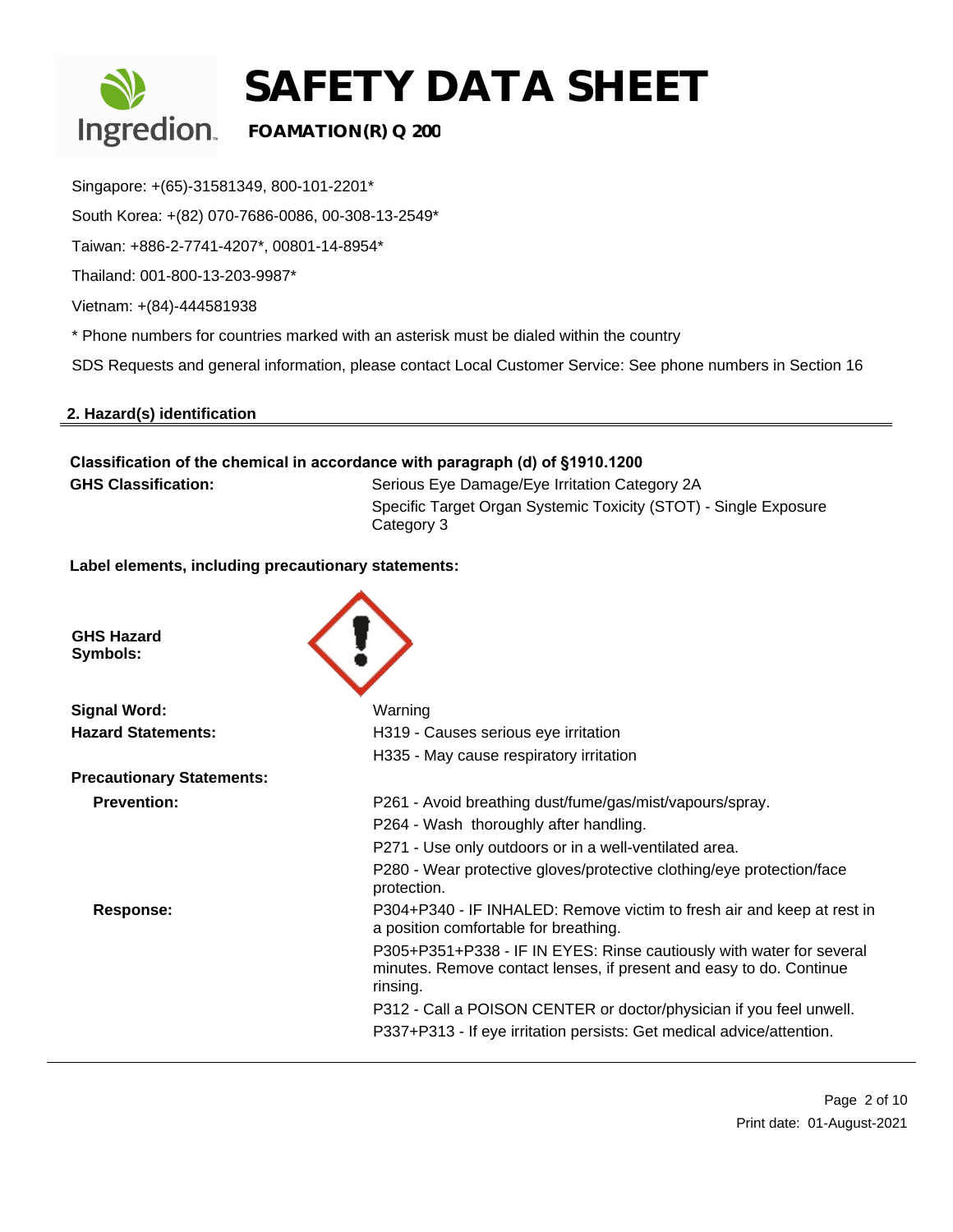

| Storage:                          | P403+P233 - Store in a well-ventilated place. Keep container tightly<br>closed.                                                   |
|-----------------------------------|-----------------------------------------------------------------------------------------------------------------------------------|
|                                   | P405 - Store locked up.                                                                                                           |
| Disposal:                         | P501 - Dispose of contents/container in accordance with<br>local/regional/national/international regulation for hazardous wastes. |
| Hazards not otherwise classified: | None known.                                                                                                                       |

#### **3. Composition/information on ingredients**

| ' Name<br>$\sim$<br>$ -$<br>еннсаг           | <br>$\overline{\phantom{a}}$<br>טרי | $\%$        |
|----------------------------------------------|-------------------------------------|-------------|
| <br>$\sim$<br>extracts<br>-saponana.<br>wull | $\sim$ $\sim$                       | 000<br>' 11 |

#### **4. First-aid measures**

**Description of necessary measures, subdivided according to the different routes of exposure, i.e., inhalation, skin and eye contact, and ingestion**

| Inhalation:                                                                                 | First aid is not normally required.                                                                               |
|---------------------------------------------------------------------------------------------|-------------------------------------------------------------------------------------------------------------------|
| <b>Eye Contact:</b>                                                                         | Immediately irrigate with eyewash solution or clean water, holding the<br>eyelids apart, for at least 10 minutes. |
| <b>Skin Contact:</b>                                                                        | Wash immediately with water. If symptoms develop, obtain medical<br>attention.                                    |
| Ingestion:                                                                                  | None required.                                                                                                    |
| Indication of immediate medical<br>attention and special treatment<br>needed, if necessary: | Call a poison center/doctorif you feel unwell.                                                                    |
| Most important symptoms/effects,<br>acute and delayed:                                      | H335 - May cause respiratory irritation H319 - Causes serious eye<br>irritation                                   |

#### **5. Fire-fighting measures**

| Suitable extinguishing media:<br>Unsuitable extinguishing media:   | Not Applicable<br>None known.                                                                                                                       |
|--------------------------------------------------------------------|-----------------------------------------------------------------------------------------------------------------------------------------------------|
| Specific hazards arising from the<br>chemical:                     | Non-combustible.                                                                                                                                    |
| <b>Hazardous combustion products:</b>                              | This product does not undergo spontaneous decomposition. Typical<br>combustion products are carbon monoxide, carbon dioxide, nitrogen and<br>water. |
| Special protective equipment and<br>precautions for fire-fighters: | Do not enter fire area without proper protection including self-contained<br>breathing apparatus and full protective equipment.                     |
| 6. Accidental release measures                                     |                                                                                                                                                     |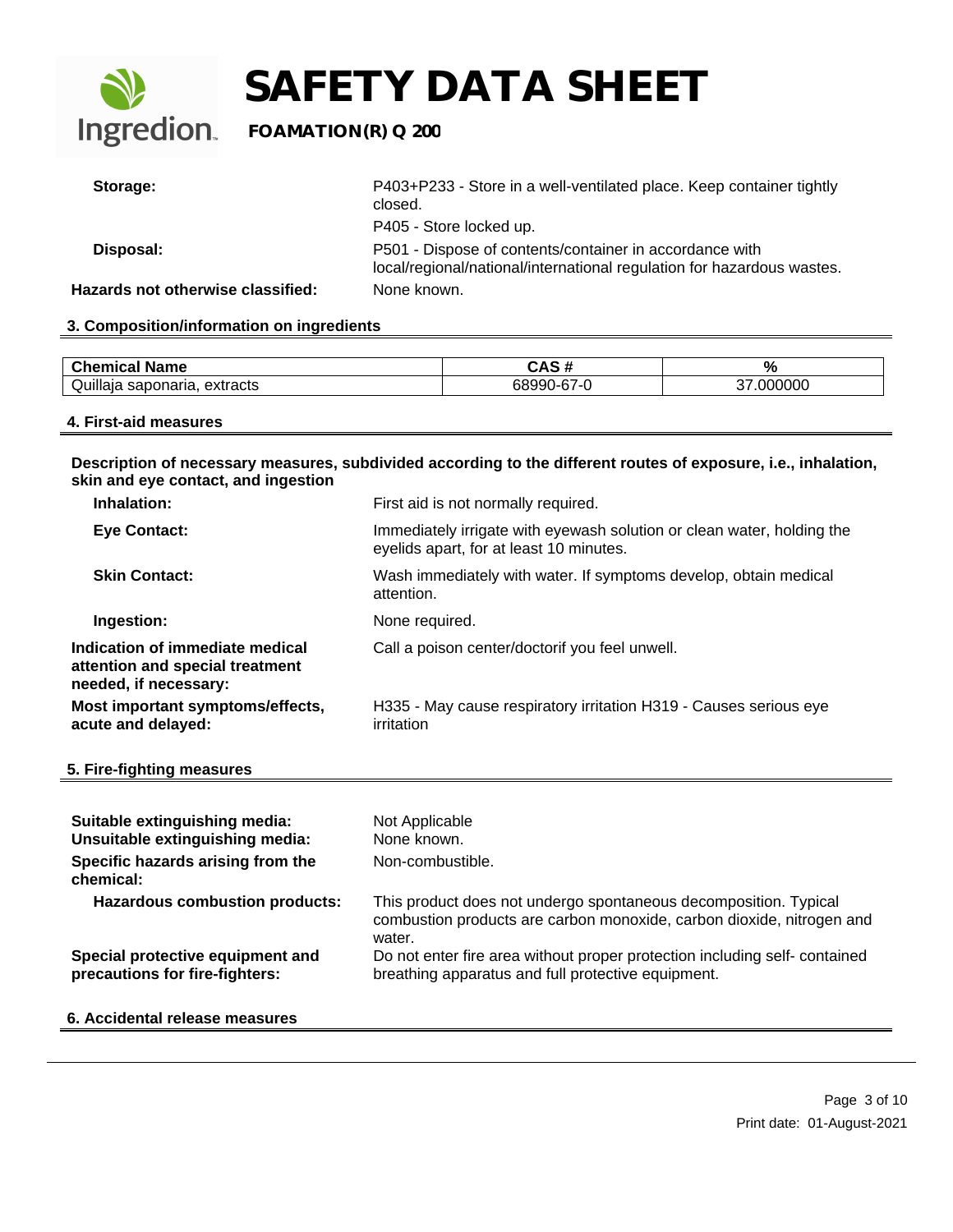

 $\equiv$ 

# **SAFETY DATA SHEET**

| <b>Personal precautions, protective</b><br>equipment and emergency<br>procedures: | Use personal protective equipment as required.                                                                                                                                                                                                               |
|-----------------------------------------------------------------------------------|--------------------------------------------------------------------------------------------------------------------------------------------------------------------------------------------------------------------------------------------------------------|
| <b>Environmental precautions:</b>                                                 | No data available                                                                                                                                                                                                                                            |
| <b>Methods and materials for</b><br>containment and cleaning up:                  | Absorb spillages onto sand, earth or any suitable absorbent material.<br>Wash the spillage area with water. Washings must be prevented from<br>entering surface water drains. Disposal should be in accordance with local,<br>state or national legislation. |
| 7. Handling and storage                                                           |                                                                                                                                                                                                                                                              |
|                                                                                   |                                                                                                                                                                                                                                                              |

#### **Precautions for safe handling:** Normal precautions for handling chemicals are applicable.

### **Conditions for safe storage, including any incompatibilities:**

| Safe storage conditions:                               | Store under ambient temperatures, once opened it is recommended to<br>store under refrigeration. Protect from freezing. |
|--------------------------------------------------------|-------------------------------------------------------------------------------------------------------------------------|
| <b>Special Sensitivity:</b>                            | Not available                                                                                                           |
| <b>Sensitivity to Static Electricity:</b>              | No                                                                                                                      |
| <b>Materials to Avoid/Chemical</b><br>Incompatibility: | None known                                                                                                              |

#### **8. Exposure controls/personal protection**

#### **Control parameters – exposure standards, biological monitoring:**

| <b>Chemical component</b>                                              | <b>New Zealand -</b><br>Occupational<br><b>Exposure Limits</b><br>- TWAs   | <b>ACGIH STEL</b> | <b>New Zealand -</b><br>Occupational<br><b>Exposure Limits -</b><br><b>Ceilings</b> | <b>New Zealand -</b><br>Occupational<br><b>Exposure Limits -</b><br><b>Biological Exposure</b><br><b>Limits</b> |
|------------------------------------------------------------------------|----------------------------------------------------------------------------|-------------------|-------------------------------------------------------------------------------------|-----------------------------------------------------------------------------------------------------------------|
| Not listed.                                                            |                                                                            |                   |                                                                                     |                                                                                                                 |
| Appropriate engineering controls:<br>No data available                 |                                                                            |                   |                                                                                     |                                                                                                                 |
| Individual protection measures, such as personal protective equipment: |                                                                            |                   |                                                                                     |                                                                                                                 |
| Eye protection:                                                        | Chemical safety glasses.                                                   |                   |                                                                                     |                                                                                                                 |
| <b>Skin protection:</b>                                                | Wear protective gloves/protective clothing/eye protection/face protection. |                   |                                                                                     |                                                                                                                 |
| Gloves:                                                                | No data available                                                          |                   |                                                                                     |                                                                                                                 |
| <b>Respiratory Protection:</b>                                         | Avoid breathing dust/fume/gas/mist/vapors/spray.                           |                   |                                                                                     |                                                                                                                 |
| <b>Respirator Type(s):</b>                                             | None required under normal handling conditions.                            |                   |                                                                                     |                                                                                                                 |
| <b>Thermal Hazards:</b>                                                |                                                                            | Not available     |                                                                                     |                                                                                                                 |
| 9. Physical and chemical properties                                    |                                                                            |                   |                                                                                     |                                                                                                                 |

## **Appearance (physical state, color etc.):**

| <b>Physical state:</b> | Liquid |
|------------------------|--------|
|------------------------|--------|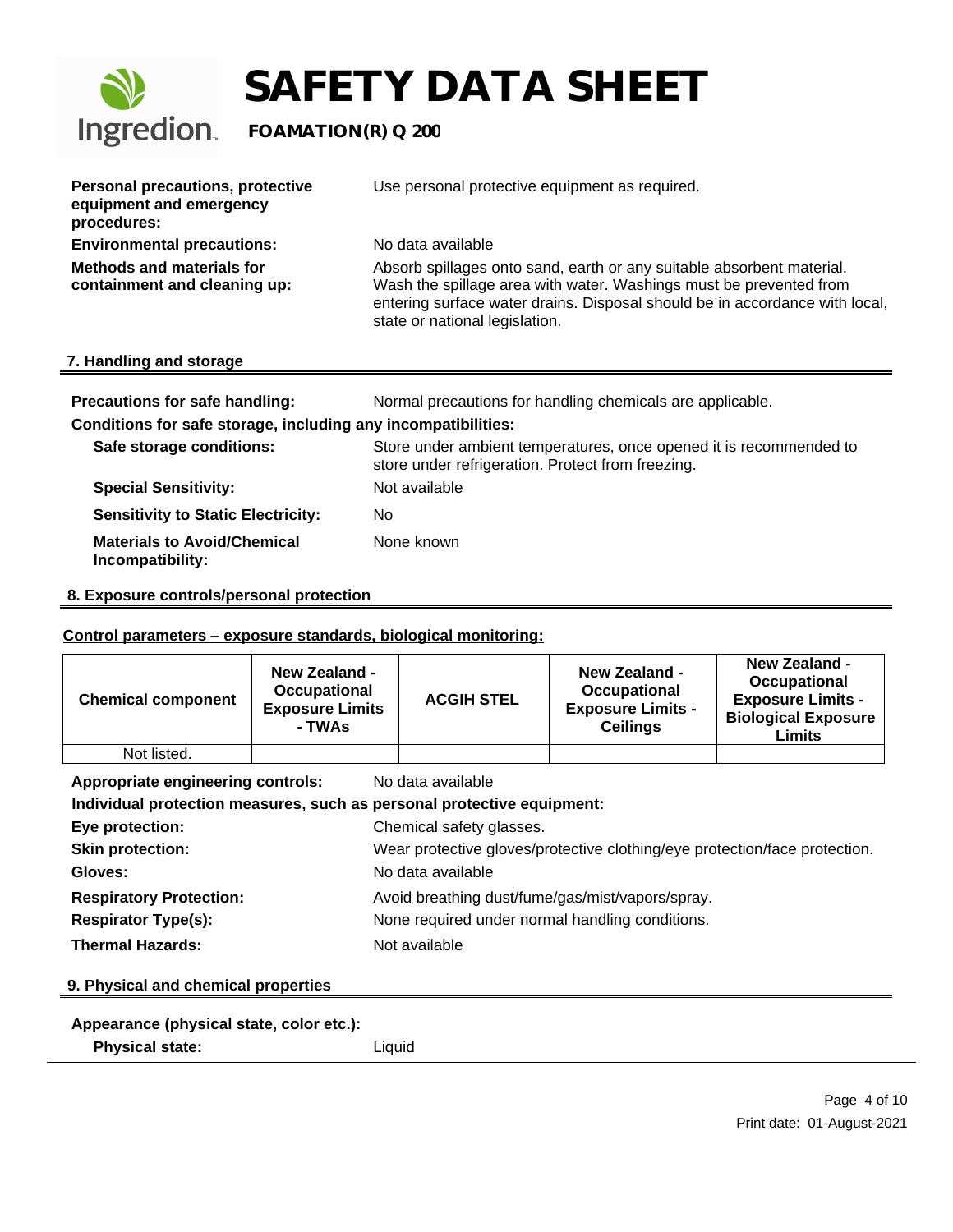

| Color:                                                     | Dark Brown         |  |
|------------------------------------------------------------|--------------------|--|
| Odor:                                                      | Sweet              |  |
| <b>Odor Threshold:</b>                                     | Not available      |  |
| pH:                                                        | Approximately<br>4 |  |
| pH in (1%) Solution:                                       | Not available      |  |
| Melting point/freezing point (°C):                         |                    |  |
| Melting Point (°C):                                        | Not available      |  |
| Freezing point (°C):                                       | No data available  |  |
| Initial boiling point and boiling range<br>$(^{\circ}C)$ : | No data available  |  |
| Flash Point (°C):                                          | No data available  |  |
| <b>Flash Point Method:</b>                                 | Not available      |  |
| <b>Evaporation Rate:</b>                                   | 1 (Water = $1$ )   |  |
| Not available<br>Flammability (solid, gas):                |                    |  |
| Upper/lower flammability or explosive limits:              |                    |  |
| <b>Upper flammability or explosive</b><br>limits:          | Not available      |  |
| Lower flammability or explosive<br>limits:                 | Not available      |  |
| Vapor pressure:                                            | No data available  |  |
| <b>Vapor density:</b>                                      | Not available      |  |
| <b>Relative density:</b>                                   | 1.220              |  |
| Solubility(ies):                                           | Soluble in water   |  |
| Partition coefficient: n-octanol/water:                    | Not available      |  |
| Auto-ignition temperature (°C):                            | Not applicable     |  |
| Decomposition temperature (°C):                            | Not available      |  |
| <b>Viscosity:</b>                                          | Not available      |  |
| <b>Volatile Organic Chemicals:</b>                         | APPROX 50 %        |  |
| <b>Bulk Density:</b>                                       | Not available      |  |

## **10. Stability and reactivity**

| <b>Reactivity:</b><br><b>Chemical stability:</b><br>Conditions to avoid (e.g., static<br>discharge, shock, or vibration): | Not expected to be reactive<br>Stable<br>None known.                                                 |
|---------------------------------------------------------------------------------------------------------------------------|------------------------------------------------------------------------------------------------------|
| Incompatible materials:<br><b>Possibility of hazardous reactions:</b><br><b>Hazardous decomposition products:</b>         | None known<br>Hazardous polymerization will not occur.<br>No hazardous decomposition products known. |
|                                                                                                                           |                                                                                                      |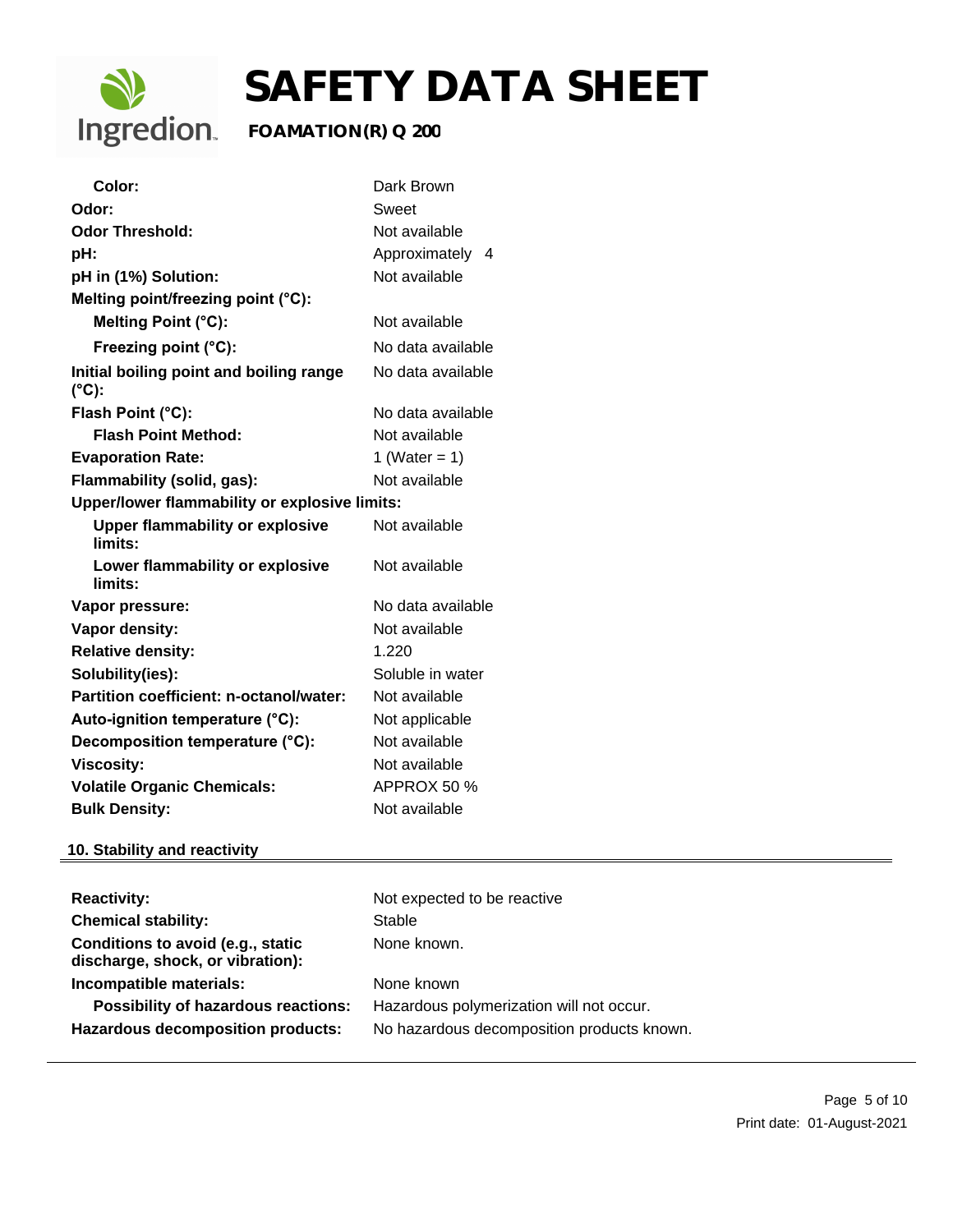

# **SAFETY DATA SHEET**<br>Ingredion. FOAMATION(R) Q 200

## **FOAMATION(R) Q 200**

### **11. Toxicological information**

| Information on the likely routes of<br>exposure (inhalation, ingestion, skin        | No data available                                                                                                                                                                    |
|-------------------------------------------------------------------------------------|--------------------------------------------------------------------------------------------------------------------------------------------------------------------------------------|
| and eye contact):                                                                   |                                                                                                                                                                                      |
| Symptoms related to the physical,<br>chemical and toxicological<br>characteristics: | No data available                                                                                                                                                                    |
|                                                                                     | Delayed and immediate effects and also chronic effects from short- and long-term exposure:                                                                                           |
| <b>Acute toxicity:</b>                                                              |                                                                                                                                                                                      |
| <b>Ingestion Toxicity:</b>                                                          | None known.                                                                                                                                                                          |
| <b>Inhalation Toxicity:</b>                                                         | May cause respiratory irritation                                                                                                                                                     |
| Skin corrosion/irritation:                                                          | Based on available data, the GHS classification criteria are not met. May<br>cause irritation to skin and eyes. Repeated or prolonged skin contact may<br>result in mild irritation. |
| Serious eye damage/irritation:                                                      | Causes serious eye irritation                                                                                                                                                        |
| <b>Respiratory or skin sensitisation:</b>                                           | None known.                                                                                                                                                                          |
| Germ cell mutagenicity:                                                             | Based on available data, the GHS classification criteria are not met.                                                                                                                |
| Carcinogenicity:                                                                    | Based on available data, the GHS classification criteria are not met.                                                                                                                |
| <b>Reproductive and Developmental</b><br><b>Toxicity:</b>                           | Based on available data, the GHS classification criteria are not met.                                                                                                                |
| <b>STOT-single exposure:</b>                                                        | Classification is based on toxicological information of the components in<br>Section 3.                                                                                              |
| <b>STOT-repeated exposure:</b>                                                      | Based on available data, the GHS classification criteria are not met.                                                                                                                |
| <b>Aspiration hazard:</b>                                                           | Based on available data, the GHS classification criteria are not met.                                                                                                                |

#### **Numerical measures of toxicity (such as acute toxicity estimates):**

| <b>Chemical Name</b> | LD50 Oral | <b>LD50 Dermal</b> | <b>LC50 Inhalation</b> |
|----------------------|-----------|--------------------|------------------------|
| No data available    |           |                    |                        |

#### **12. Ecological information**

| <b>Ecotoxicity (aquatic and terrestrial,</b> | No data available |
|----------------------------------------------|-------------------|
| where available):                            |                   |

#### **Ecological Toxicity Data:**

| <b>Chemical Name</b> | CAS# | <b>Aguatic EC50</b><br><b>Crustacea</b> | <b>Aquatic ERC50</b><br>Algae | <b>Aquatic LC50 Fish</b> |
|----------------------|------|-----------------------------------------|-------------------------------|--------------------------|
| No data available    |      |                                         |                               |                          |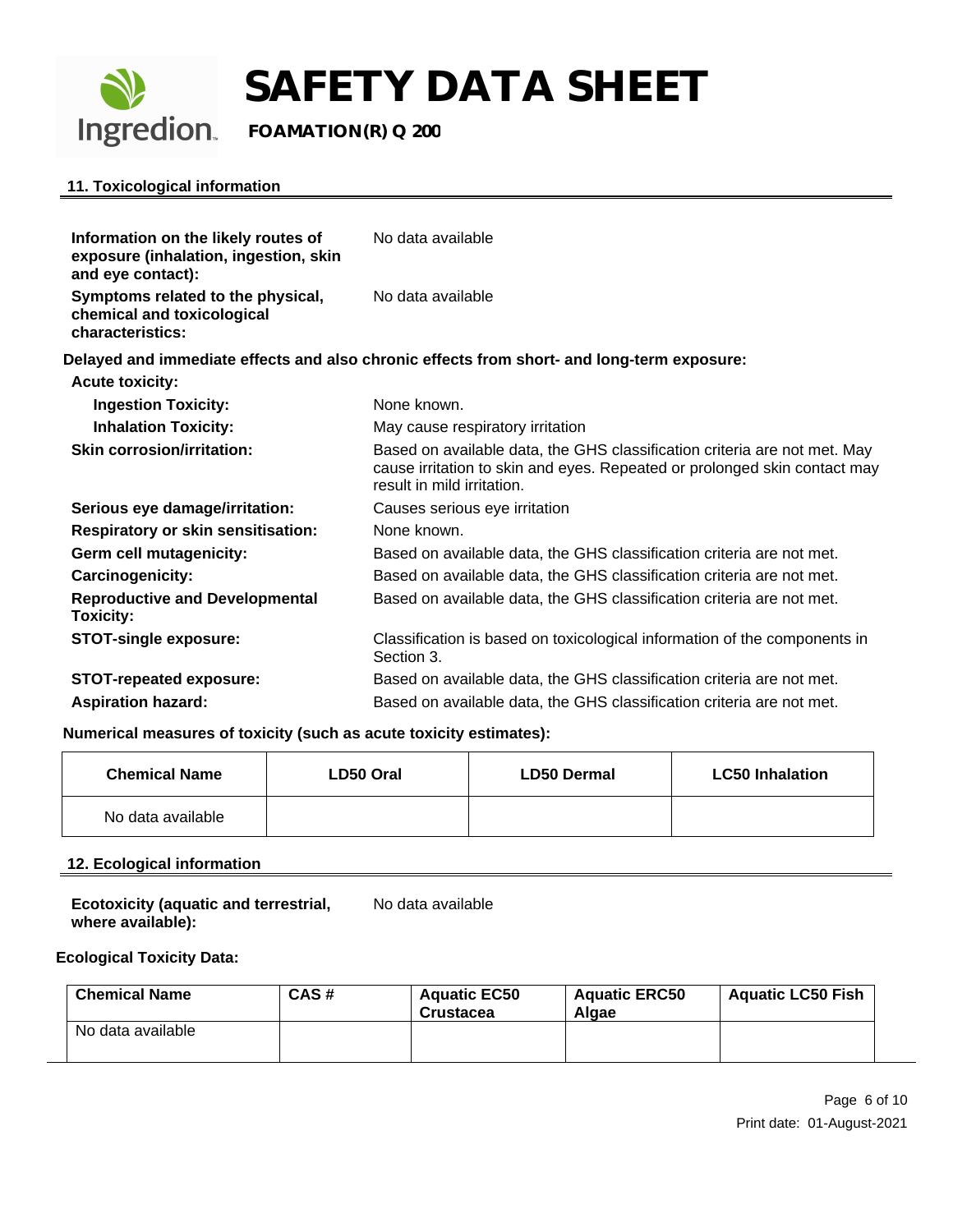

| Persistence and degradability:                                   | No data available |
|------------------------------------------------------------------|-------------------|
| <b>Bioaccumulative potential:</b>                                | No data available |
| <b>Mobility in soil:</b>                                         | Unknown           |
| Other adverse effects (such as<br>hazardous to the ozone layer): | None known.       |

#### **13. Disposal considerations**

| Description of waste residues and<br>information on their safe handling and<br>methods of disposal, including the<br>disposal of any contaminated<br>packaging: | Disposal should be in accordance with local, state or national legislation.                                       |
|-----------------------------------------------------------------------------------------------------------------------------------------------------------------|-------------------------------------------------------------------------------------------------------------------|
| Disposal of any contaminated<br>packaging:                                                                                                                      |                                                                                                                   |
| <b>Empty Container Warnings:</b>                                                                                                                                | Empty containers may contain product residue; follow SDS and label<br>warnings even after they have been emptied. |

#### **14. Transport information**

#### **Carriage of dangerous goods by road (DOT), rail or inland waterways:**

| UN number:                                                                                                                                    | No data available              |
|-----------------------------------------------------------------------------------------------------------------------------------------------|--------------------------------|
| UN Proper shipping name:                                                                                                                      | Not applicable                 |
| Transport hazard class(es):                                                                                                                   | Not Applicable                 |
| Packing group, if applicable:                                                                                                                 | Not applicable                 |
| International carriage of dangerous goods by sea (IMDG/IMO):                                                                                  |                                |
| UN number:                                                                                                                                    | No data available              |
| UN Proper shipping name:                                                                                                                      | Not applicable                 |
| Transport hazard class(es):                                                                                                                   | Not applicable                 |
| Packing group, if applicable:                                                                                                                 | Not applicable                 |
| International carriage of dangerous goods by air (IATA):                                                                                      |                                |
| UN number:                                                                                                                                    | No data available              |
| <b>UN Proper shipping name:</b>                                                                                                               | Not applicable                 |
| Transport hazard class(es):                                                                                                                   | Not applicable                 |
| Packing group, if applicable:                                                                                                                 | Not applicable                 |
| Environmental hazards (e.g., Marine<br>pollutant (Yes/No)):<br><b>Transport in bulk (according to Annex</b><br>II of MARPOL 73/78 and the IBC | Not available<br>Not available |
| Code):                                                                                                                                        |                                |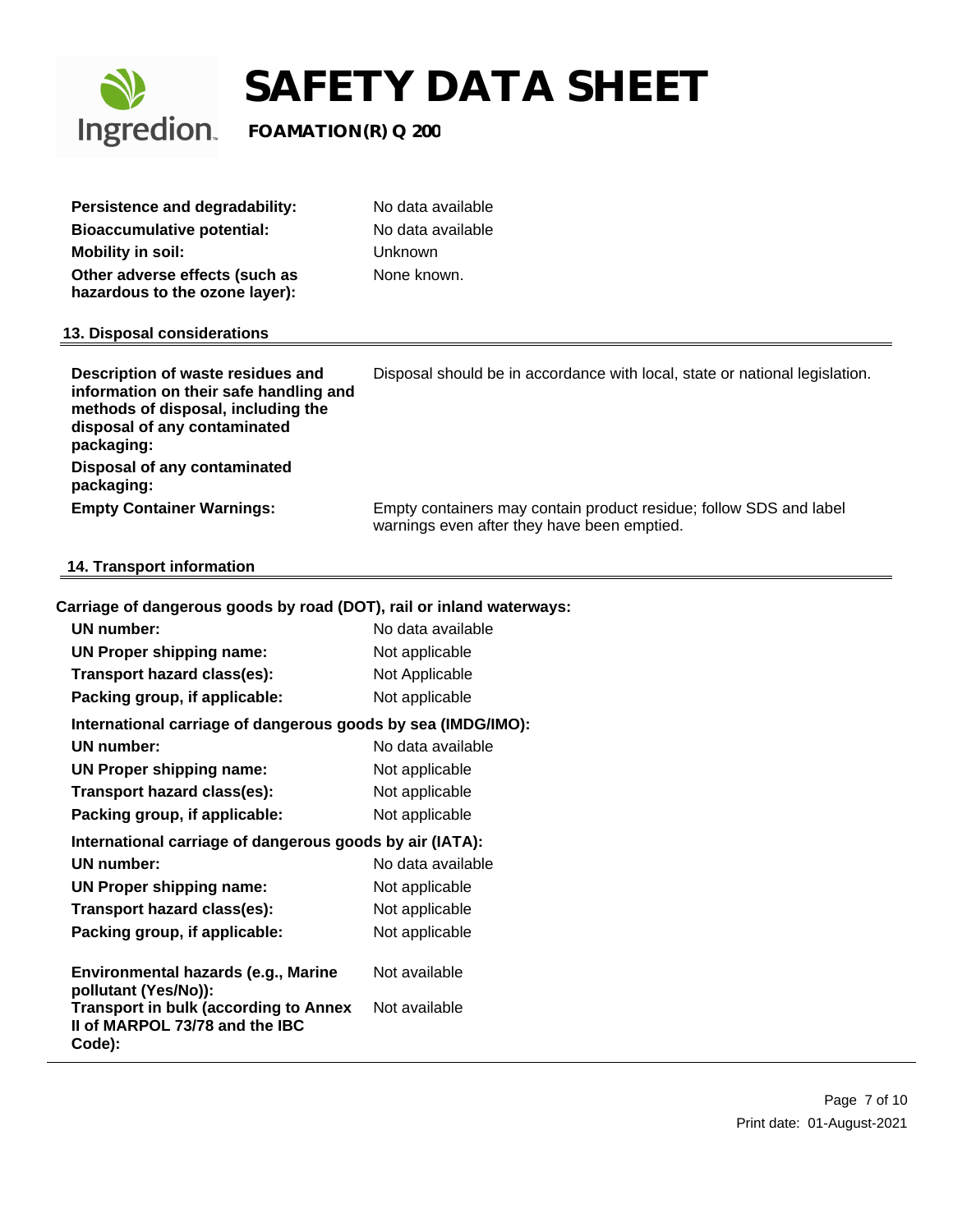

| Special precautions which a user<br>needs to be aware of or needs to<br>comply with in connection with<br>transport or conveyance either within<br>or outside their premises:<br>Special precautions which a user | Consult IMO regulations before transporting in bulk by ocean. |
|-------------------------------------------------------------------------------------------------------------------------------------------------------------------------------------------------------------------|---------------------------------------------------------------|
| needs to be aware of or needs to<br>comply with in connection with<br>transport or conveyance either within<br>or outside their premises:                                                                         |                                                               |
| <b>HAZCHEM Code:</b>                                                                                                                                                                                              | No data available                                             |
| 15. Regulatory information                                                                                                                                                                                        |                                                               |

#### **Safety, health and environmental regulations specific for the product in question:**

**TSCA** THIS material is not on the TSCA Inventory. It is excluded under the Food, Drug, and Cosmetic Act.

**FDA** 21CFR 172.510 FEMA GRAS number 2973 21CFR 184.1859

| <b>HSNO approval number</b> | . knowr<br>None |
|-----------------------------|-----------------|
|                             |                 |

#### **New Zealand Inventory of Chemicals (NZIoC):**

| <b>Chemical Name</b> | <b>CAS Number</b> | New Zealand Inventory of<br><b>Chemicals (NZIoC)</b> |
|----------------------|-------------------|------------------------------------------------------|
| No data available    |                   |                                                      |

#### **New Zealand - Priority List of Hazardous Substances:**

| <b>Chemical Name</b> | <b>CAS Number</b> | <b>New Zealand - Priority List of</b><br><b>Hazardous Substances</b> |
|----------------------|-------------------|----------------------------------------------------------------------|
| No data available    |                   |                                                                      |

#### **New Zealand - HSNO - Toxic Substances:**

| <b>Chemical Name</b> | <b>CAS Number</b> | <b>New Zealand - HSNO - Toxic</b><br><b>Substances</b> |
|----------------------|-------------------|--------------------------------------------------------|
| No data available    |                   |                                                        |

#### **New Zealand - HSNO - Hazardous Gases - Control Codes:**

| <b>Chemical Name</b> | <b>CAS Number</b> | New Zealand - HSNO -             |  |
|----------------------|-------------------|----------------------------------|--|
|                      |                   | <b>Hazardous Gases - Control</b> |  |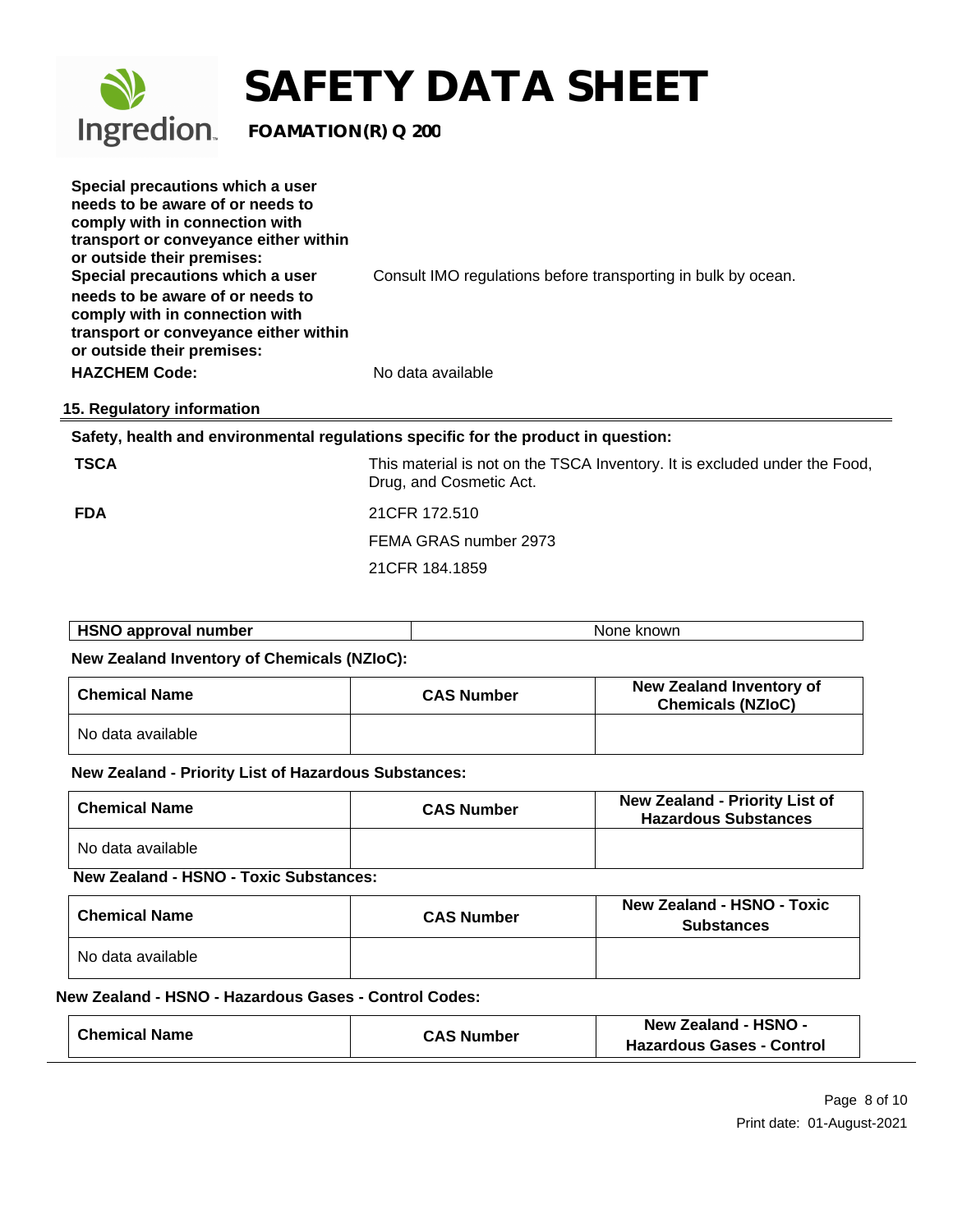

|                   | <b>Codes</b> |
|-------------------|--------------|
| No data available |              |

#### **New Zealand - HSNO - Class 3, 4 and 5 Dangerous Goods - Control Codes:**

| <b>Chemical Name</b> | <b>CAS Number</b> | New Zealand - HSNO - Class 3, 4<br>and 5 Dangerous Goods -<br><b>Control Codes</b> |
|----------------------|-------------------|------------------------------------------------------------------------------------|
| No data available    |                   |                                                                                    |

## **16. Other information, including date of preparation or last revision.**

| <b>Revision Date:</b><br>Supercedes:<br><b>Revision Number:</b><br><b>Reason for revision:</b><br><b>FOR INFORMATION CONTACT::</b> | 01-08-2021<br>06-08-2019<br>2<br><b>New</b><br>For product information, contact:<br>National Starch LLC<br>National Starch Food Innovation<br><b>Customer Service:</b><br>1-800-859-8569                                                                                                                                                                                                                                                                                                                                                                                                                                                                     |
|------------------------------------------------------------------------------------------------------------------------------------|--------------------------------------------------------------------------------------------------------------------------------------------------------------------------------------------------------------------------------------------------------------------------------------------------------------------------------------------------------------------------------------------------------------------------------------------------------------------------------------------------------------------------------------------------------------------------------------------------------------------------------------------------------------|
| Abbreviations and acronyms:                                                                                                        | Technical Service Support: 1-800-743-6343<br>CAS = Chemical Abstract Service<br>DNEL= Derivative No Effect Level<br>EC= European Community<br>EINECS = European Inventory of Existing Chemical Substances<br>MSHA = Mine Safety Health Administration<br>NIOSH = National Institute of Occupational Safety & Health<br>OEL = Occupational Exposure Limit<br>PBT= Persistent, Bioaccumulative, Toxic<br><b>PNEC= Predicted No Effect Concentration</b><br>SCOEL= Scientific Committee on Occupational Exposure Limits<br>TLV = Threshold Limit Value<br>TWA= Time Weighted Average<br>vPvB= Very Persistent, Very Bioaccumulative<br>$Wt.\% = Weight Percent$ |
| <b>Disclaimer:</b>                                                                                                                 | The attached data has been compiled from sources which Ingredion<br>Incorporated and the Ingredion group of companies, believe to be<br>dependable and, to our knowledge and belief is accurate. However,                                                                                                                                                                                                                                                                                                                                                                                                                                                    |